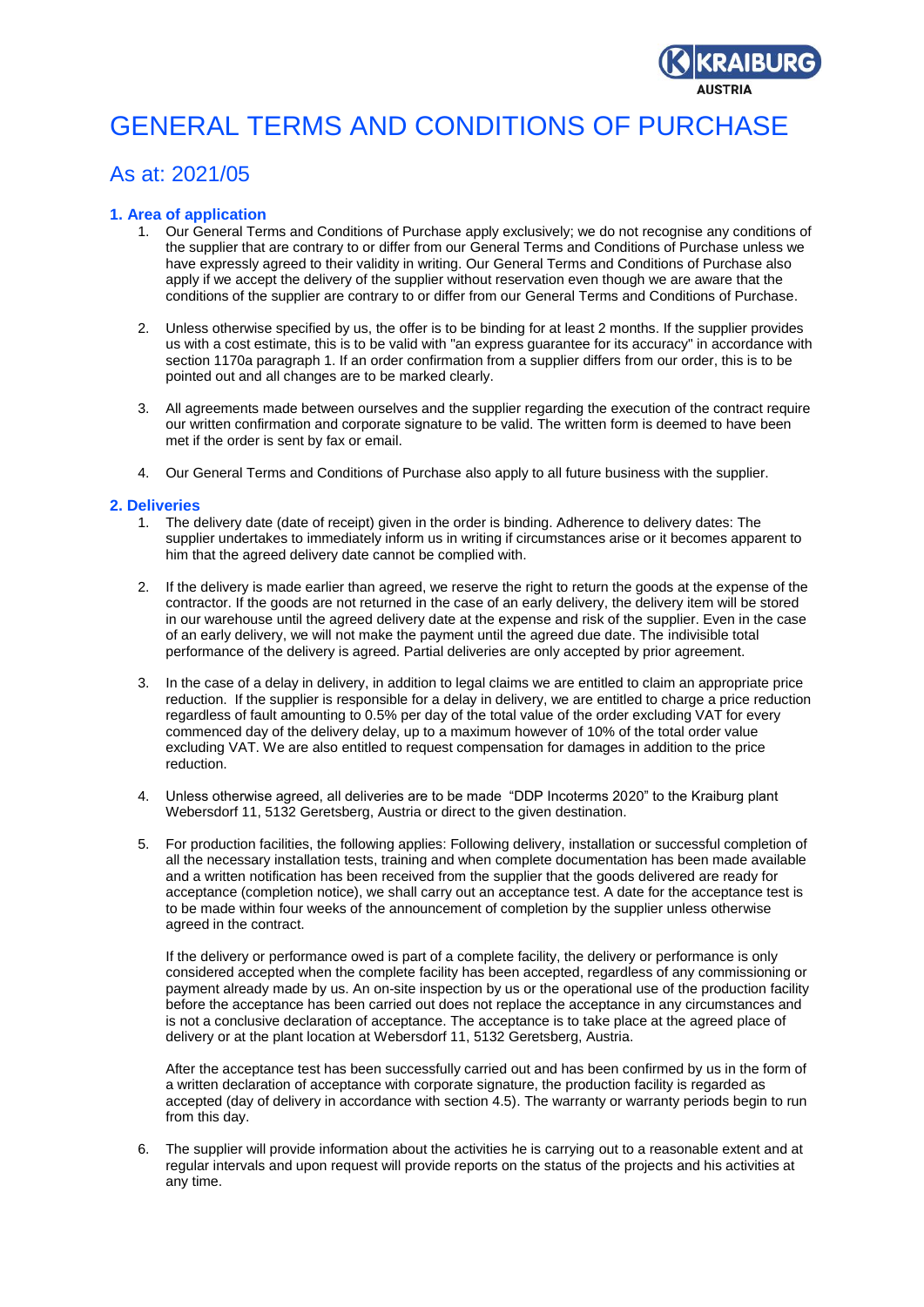

# **3. Prices and terms of payment**

- 1. The price quoted in the order is binding and in the case of domestic suppliers, does not contain the statutory VAT. Unless there is a written agreement to the contrary, the price includes "DDP Incoterms 2020" to the Kraiburg plant Webersdorf 11, 5132 Geretsberg, Austria or directly to the destination, including packaging, transport and insurance.
- 2. Claims based on additional deliveries and/or performances can only be asserted if the additional deliveries and/or performances have been agreed and ordered in advance by the contracting parties. Otherwise additional charges exceeding the agreed price are excluded.
- 3. The supplier undertakes to create an invoice for every order within 5 days of delivering the ordered goods. We can only process invoices if they - in line with the statements in our order - indicate the specified order number and are addressed to the correct recipient; the supplier shall be responsible for all consequences arising from non-compliance with this obligation.
- 4. Payment of the invoice does not mean a waiver of claims for defects in connection with the delivered goods and does not exclude a later notice of defects.
- 5. Unless agreed otherwise, we will pay invoices within 14 days of delivery and receipt of the invoice with a 3% cash discount or net within 30 days of receipt of the invoice.

#### **4. Claims for defects**

- 1. The supplier guarantees that the delivered goods correspond to the agreed specifications and product data sheets and/or the data in the purchase order, that they are made from the agreed material, are free of material, production and/or construction defects in accordance with state-of-the-art technology and are free from defects which would destroy or reduce the suitability for the common or contractually agreed use or would destroy or reduce the value of the delivered goods and the supplier also guarantees that the delivered goods comply with all applicable standards and statutory provisions at the destination. Changes to the product data are only permitted if expressly agreed with KRAIBRUG in writing.
- 2. Section 377 of the Austrian Commercial Code (UGB) does not apply.
- 3. In the case of warranty, we are entitled to determine the type of warranty ourselves, (improvement, replacement, price reduction or conversion). We are also entitled to remove the defect ourselves at any time at the expense of the supplier.
- 4. Claims for defects for whatever legal reason shall become statute-barred 36 months after the actual delivery. Longer statutory periods of limitation shall remain unaffected.
- 5. The supplier undertakes to keep available suitable spare parts for a period of 10 years from the date of delivery and to carry out repairs at reasonable prices.

# **5. Product liability and product safety**

- 1. If a claim is made against us for a product defect, the supplier undertakes to indemnify our company from such claims if and in so far as the damage was caused by a defect in the delivered goods forming the subject matter of this contract. The onus of proof for this lies with the supplier. In such cases, the supplier shall reimburse any expenditures including the costs of a possible prosecution or call-back campaign. Should we be entitled to other statutory claims, these shall remain unaffected.
- 2. The supplier undertakes to ensure sufficient cover by taking out and maintaining a lump-sum product liability insurance policy with an insured sum of at least 10 million euros for any personal/material damage so that any liabilities for damages can be settled in accordance with product liability legislation. Should we be entitled to other statutory claims, these shall remain unaffected.
- 3. The supplier is obliged to take out a suitable business liability insurance to cover any claims for damages. The minimum cover must amount to at least 1.5 million euros.

#### **6. Industrial property rights/secrecy**

1. Once the offer has been made, the supplier undertakes to keep secret received illustrations, drawings, calculations and other documents and information for a period of 3 years from the receipt of such items or from the termination of the respective contract or project, whichever is later. They may only be disclosed to third parties with the express approval of our company. The duty of secrecy also covers personal data. The obligation of confidentiality expires if and as soon as the production know-how provided with the illustrations, drawings, calculations and other documents has become generally known. Subcontractors must be placed under a similar obligation.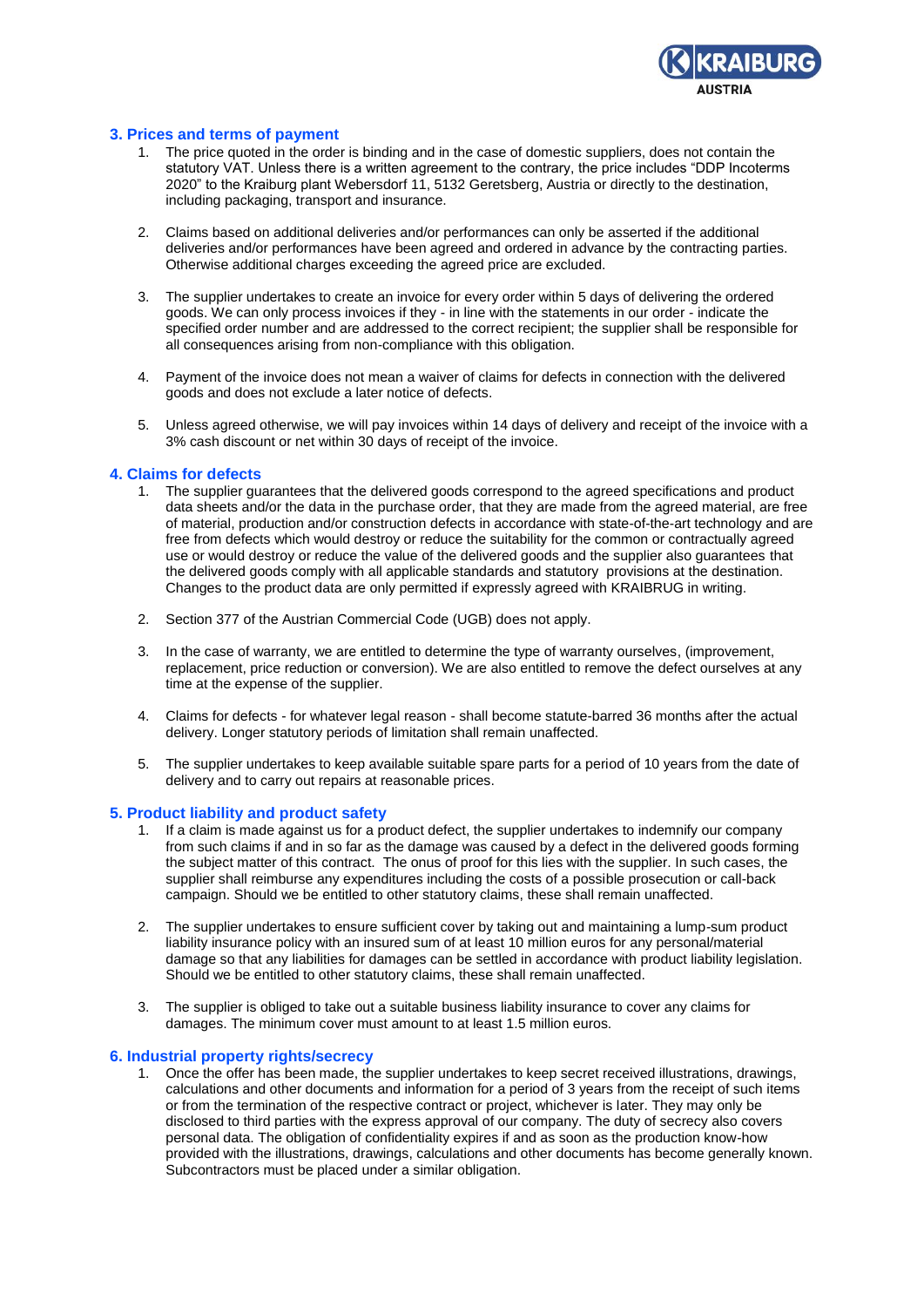

- 2. The supplier guarantees that in connection with his delivery, there shall be no infringement of brands, patents, copyrights or other industrial property rights of third parties. If a third party holds us liable because of the infringement of industrial property rights, the supplier shall be obliged to indemnify us from these claims upon the first written request.
- 3. The supplier's duty to indemnify applies to all the expenditures necessarily arising from or connected with the claims of a third party.

# **7. Supplier's reservation of title**

1. We do not accept any reservation of title.

#### **8. Models, drawings, patterns, submitted parts etc.**

- 1. Tools: Models, drawings, standard specification sheets, manuscripts, printed films, tools, gauges, profiles, patterns etc. (hereinafter "tools and patterns") submitted by our company shall remain our property. The supplier must store them with due care and keep them in safe custody, they are subject to confidentiality in accordance with section 6. The supplier is obliged to use the tools and patterns submitted by or made for our company exclusively for the production of the deliveries and performances ordered by our company. Furthermore, he is obliged to insure our tools against fire, water, theft and other damages (e.g. caused by employees) for the replacement value at his own expense.
- 2. Any tools and patterns submitted by or made for us must be returned to us by the supplier in good working order upon the first request, at the latest on the termination of the business relationship.
- 3. If the supplier has production difficulties, especially if he does not comply with his contractually agreed obligations or stops production, we shall be entitled to demand the return of the tools and patterns etc. that he paid for in full or partly in return for a reasonable remuneration. The destruction of tools and patterns which are no longer required is only permissible with our written approval.

### **9. Termination and withdrawal from contract in the case of continuing obligations**

- 1. With regard to continuing obligations, we can terminate the contract subject to a term of 30 days, and the supplier subject to a term of 90 days with effect from the end of a month.
- 2. A possible waiver of the termination right on our part requires our express written confirmation.
- 3. We have the right to terminate the contract for an important reason without notice at any time. The following reasons are particularly considered good reasons,
	- a. if the supplier dies (in the case of natural persons), a legal person is liquidated or insolvency proceedings are opened concerning the supplier's assets or are dismissed as there are insufficient assets available to cover costs.
	- b. if the supplier violates statutory regulations or violates the provisions of these General Terms and Conditions of Purchase;
	- c. if the supplier has taken certain actions, in particular if he has made agreements with other companies that are to our detriment, that are morally objectionable or anti-competitive;
	- d. if the supplier has directly or indirectly promised or given benefits to employees of ours handling the conclusion or execution of the contract, or threatened or caused them disadvantages.
- 4. Should any of the above-mentioned reasons exist, either with respect to the entire contract prior to fulfilment or only with respect to individual parts of it, we are entitled to withdraw from the contract.
- 5. Should reasons exist which entitle us to withdraw from the contract, we have the right to arrange a substitute performance at the risk and at the expense of the supplier. All costs and damages incurred from arranging a substitute performance shall be borne by the supplier.

#### **10. Miscellaneous**

- 1. The supplier is not entitled to set off claims or to withhold property unless they are uncontested or have been determined by a court of law. We are entitled to offset any possible payment claims of the supplier.
- 2. Written form: Any changes or supplements to a contract or to these General Terms and Conditions of Purchase must be made in writing. This also applies to any change in the requirement for the written form. The written form is deemed to have been complied with if a change, supplement or other expression is made by fax or email and signed by an authorized officer of the company.
- 3. Delays or stoppage of work prohibited in the case of any legal disputes: In the case of any legal disputes between the parties, the supplier is not entitled to delay or stop completely or partially the